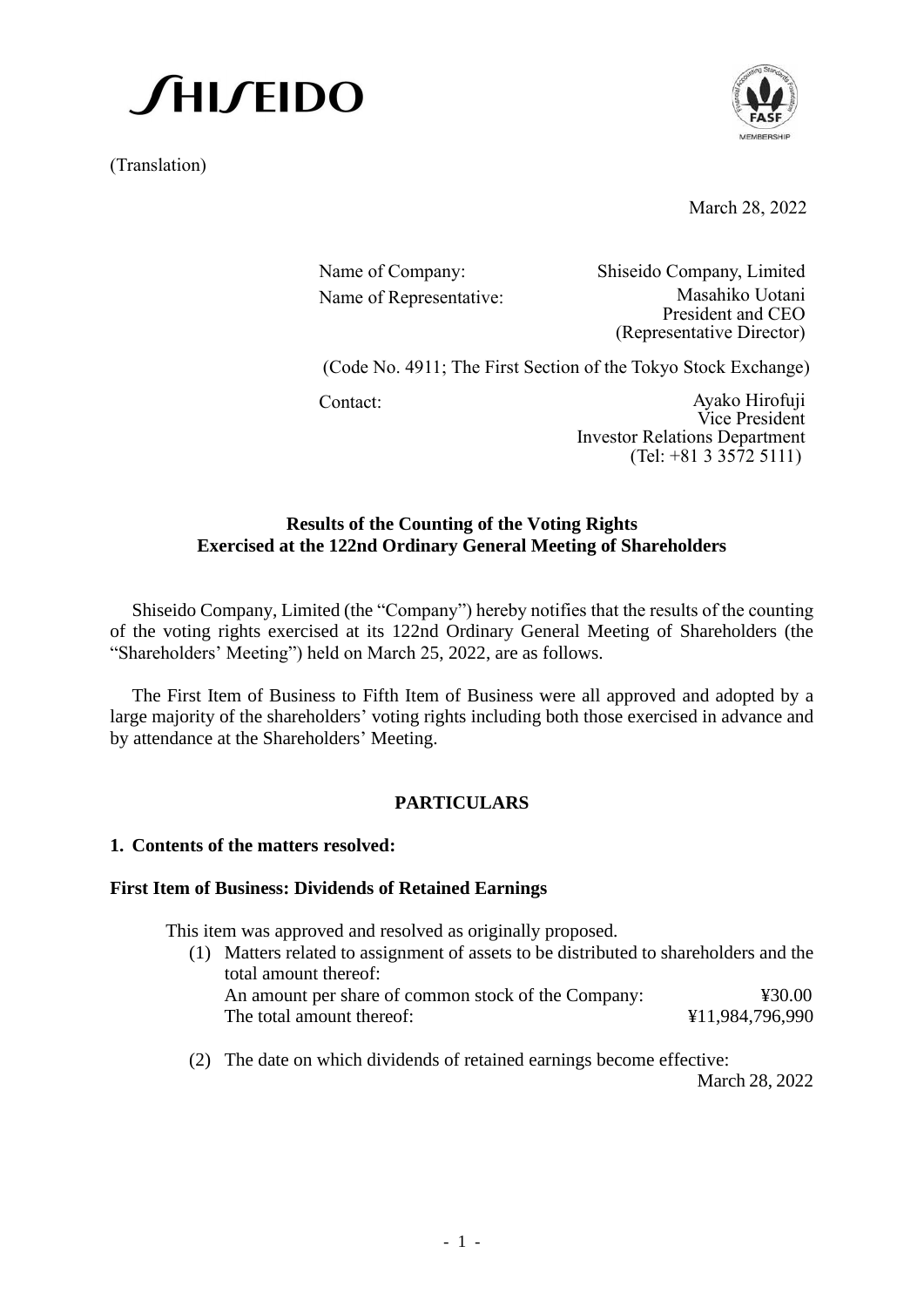#### **Second Item of Business: Partial Amendment to the Articles of Incorporation**

This item was approved and resolved as originally proposed.

The Company resolved to amend its Articles of Incorporation regarding the following.

- As the amendment provision as stipulated in the proviso of Article 1 of the Supplementary Provisions of the "Act for Partial Amendment of the Companies Act" (Act No. 70 of 2019) will come into force on September 1, 2022, the Company made the required changes to its Articles of Incorporation in preparation for the introduction of the system for providing informational materials for the general meeting of shareholders in electronic format.
- The revision of the "Act on Strengthening Industrial Competitiveness" (Act No. 98) of 2013) has allowed a listed company to stipulate in its Articles of Incorporation and hold a general meeting of shareholders without specifying a location (so-called 'virtual only shareholders meeting' where a physical venue is not established with the directors and shareholders attending through means such as the Internet). The Company has newly established an article so that a general meeting of shareholders may be held without specifying a location when the Board of Directors determines that it is not appropriate in light of benefits of shareholders to hold a general meeting of shareholders for which a location is specified.
- The articles were renumbered accordingly in line with the above changes.

#### **Third Item of Business: Election of Eight (8) Directors**

This item was approved and resolved as originally proposed.

Mr. Masahiko Uotani, Ms. Yukari Suzuki, Mr. Norio Tadakawa, Mr. Takayuki Yokota, Mr. Shinsaku Iwahara, and Ms. Kanoko Oishi were reelected as directors and all assumed their offices. Mr. Charles D. Lake Ⅱ and Ms. Mariko Tokuno were newly elected and assumed their office respectively.

Mr. Shinsaku Iwahara, Mr. Charles D. Lake Ⅱ, Ms. Kanoko Oishi and Ms. Mariko Tokuno are external directors as provided in Article 2, item (xv) of the Companies Act. The Company has designated Mr. Shinsaku Iwahara, Mr. Charles D. Lake Ⅱ, Ms. Kanoko Oishi and Ms. Mariko Tokuno as independent directors as prescribed in Article 436-2 of the Securities Listing Regulations of the Tokyo Stock Exchange.

#### **Fourth Item of Business: Election of One (1) Audit & Supervisory Board Member**

This item was approved and resolved as originally proposed.

Mr. Takeshi Yoshida was reelected as an Audit & Supervisory Board member and assumed his office.

#### **Fifth Item of Business: Determination of Long-Term Incentive-Type Remuneration (LTI) to Directors**

This item was approved and resolved as originally proposed.

The Company has determined the long-term incentive-type remuneration (LTI), which shall adopt performance share units to act as a type of performance-linked stock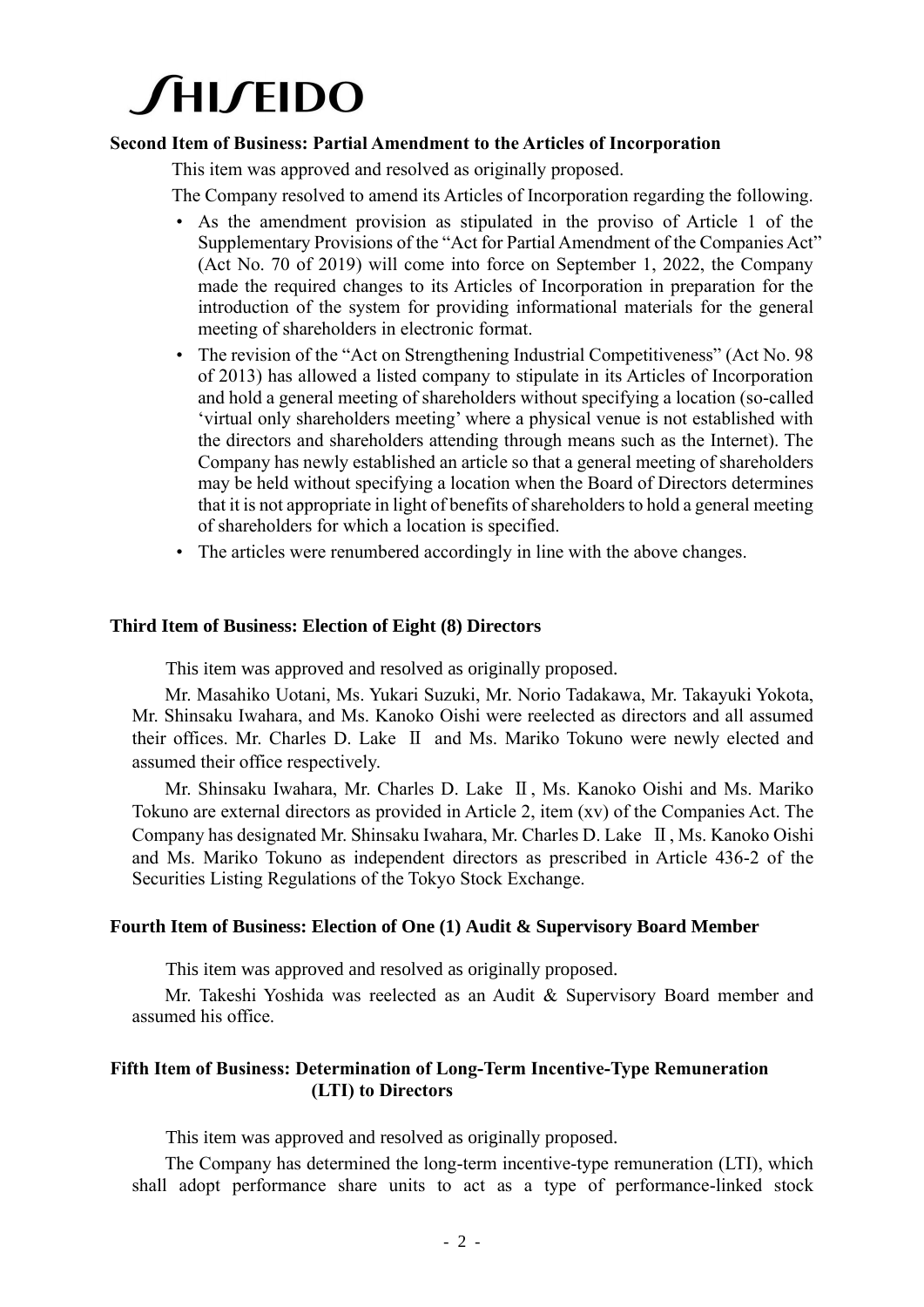compensation as described below, based on the Company's directors and executive officers remuneration policy.

| 1) Eligible Directors under the LTI                                                                                                                                                                                                                                                                                                                                                                       | The total number is four persons: directors approved<br>in the Third Item of Business excluding external<br>directors.                                                                                                                                                                                                                                                                                                                                                                                                                                                                                                                                                                                                                                                                                                                                                                                                                                                                                                                                                                                                                                                     |
|-----------------------------------------------------------------------------------------------------------------------------------------------------------------------------------------------------------------------------------------------------------------------------------------------------------------------------------------------------------------------------------------------------------|----------------------------------------------------------------------------------------------------------------------------------------------------------------------------------------------------------------------------------------------------------------------------------------------------------------------------------------------------------------------------------------------------------------------------------------------------------------------------------------------------------------------------------------------------------------------------------------------------------------------------------------------------------------------------------------------------------------------------------------------------------------------------------------------------------------------------------------------------------------------------------------------------------------------------------------------------------------------------------------------------------------------------------------------------------------------------------------------------------------------------------------------------------------------------|
| 2) Method of payment of<br>remuneration, etc. based on the LTI                                                                                                                                                                                                                                                                                                                                            | Provided that amounts stay within the limits described<br>below in 3) and 4), in principle, 50% of remuneration,<br>etc. based on the LTI deliverable to each Eligible<br>Director shall be paid as monetary remuneration<br>claims for the delivery of the Company's common<br>stock, and the remainder shall be paid as cash. Each<br>Eligible Director will receive delivery of the<br>Company's common stock by providing all of the<br>above monetary remuneration claims as contributions<br>in kind.                                                                                                                                                                                                                                                                                                                                                                                                                                                                                                                                                                                                                                                                |
| 3) Total amount of monetary<br>remuneration claims for the<br>delivery of the Company's common<br>stock and cash to be paid in<br>accordance with the achievement<br>rates, etc. of targets mainly relating<br>to company performance as of the<br>end of the three consecutive fiscal<br>years starting from fiscal 2022 to<br>Eligible Directors as remuneration,<br>etc. for fiscal 2022 under the LTI | The maximum amount shall be 86,000 shares of the<br>Company's common stock multiplied by the share<br>price at time of delivery (the closing price of the<br>Company's common stock on the Tokyo Stock<br>Exchange on the business day preceding the date of<br>resolution of the Board of Directors of the Company<br>to issue or dispose of the said common stock. If no<br>trades are made on this day, the closing price on the<br>most recent preceding trading day).<br>However, if all Eligible Directors forfeit their<br>positions as directors or executive officers of the<br>Company or of subsidiaries of the Company as a<br>result of restructuring or other events during the<br>evaluation period, leading to payments<br>of<br>remuneration, etc. being made under the terms of the<br>LTI before the end of the evaluation period, the<br>closing price of the Company's common stock on the<br>Tokyo Stock Exchange on the business day preceding<br>the date of resolution of the Board of Directors<br>concerning said payments shall be used (if no trades<br>are made on this day, the closing price on the most<br>recent preceding trading day). |
| 4) Total number of the Company's<br>common stock to be delivered to<br>Eligible Directors based on the LTI                                                                                                                                                                                                                                                                                                | The maximum number shall be 43,000 shares of the<br>Company's common stock payable to Eligible<br>Directors in accordance with 2), which shall<br>comprise, in principle, 50% of remuneration, etc.<br>based on the LTI.                                                                                                                                                                                                                                                                                                                                                                                                                                                                                                                                                                                                                                                                                                                                                                                                                                                                                                                                                   |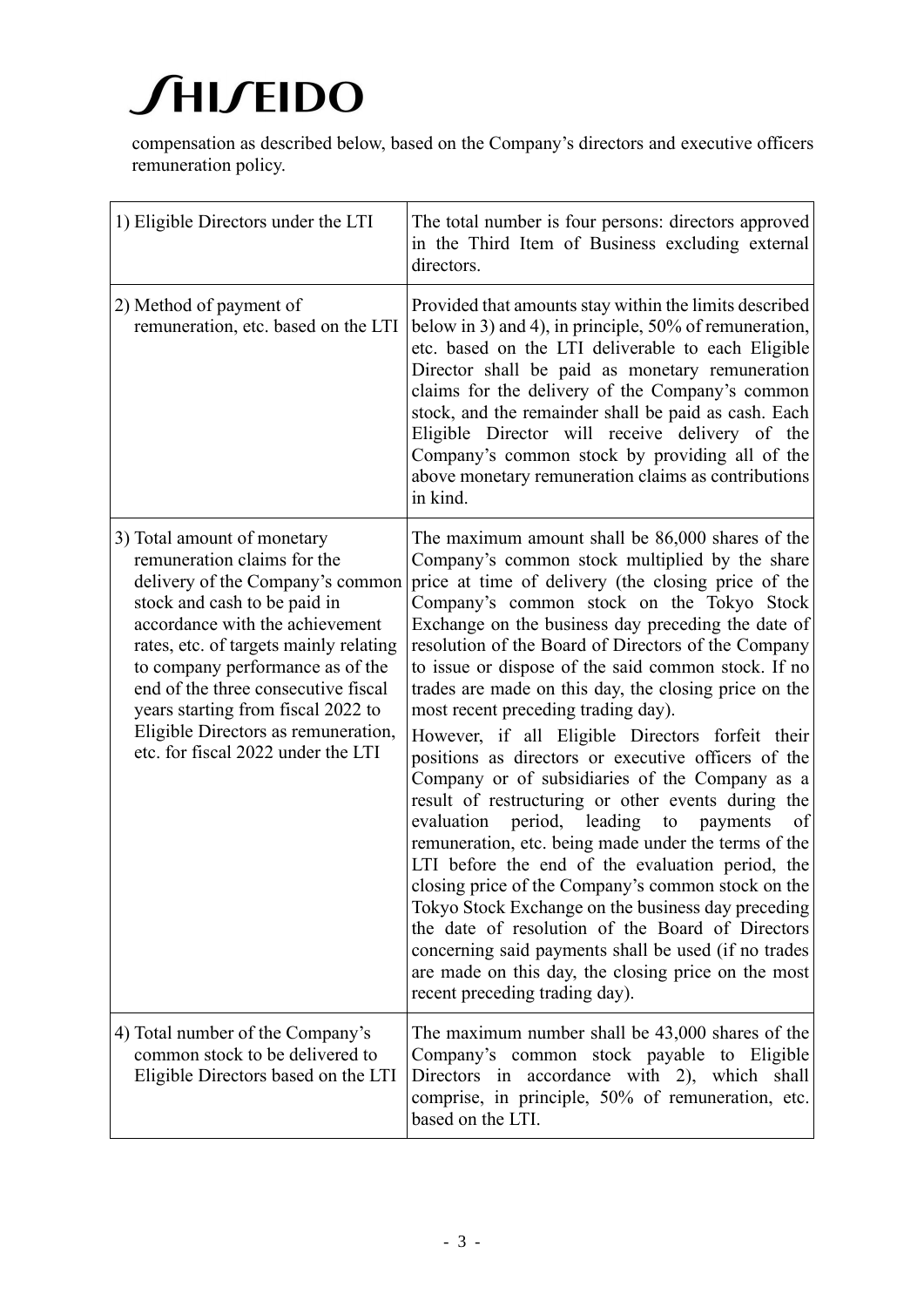#### **2. Results of the counting of the voting rights exercised:**

| (Number of shareholders with voting rights:<br>(Total number of voting rights held by shareholders: |                                                                                                                                                   |                                                                               | $53,362$ persons)<br>3,991,559 rights) |  |
|-----------------------------------------------------------------------------------------------------|---------------------------------------------------------------------------------------------------------------------------------------------------|-------------------------------------------------------------------------------|----------------------------------------|--|
|                                                                                                     | Exercise of voting<br>rights on or prior to<br>the day immediately<br>preceding the date of<br>the Shareholders'<br>Meeting (Advance<br>Exercise) | Exercise of voting<br>rights by attendance<br>at the Shareholders'<br>Meeting | Total voting rights<br>exercised       |  |
| Number of shareholders<br>(persons)                                                                 | 22,560                                                                                                                                            | 126                                                                           | 22,686                                 |  |
| Number of voting rights<br>exercised<br>(Exercise ratio, %)                                         | 3,329,562*<br>$(83.4\%)$                                                                                                                          | 94,952<br>$(2.4\%)$                                                           | 3,424,514<br>$(85.7\%)$                |  |

\* The number represents the smallest of the numbers of voting rights exercised (by Advance Exercise) respectively on the Items of Business (Second Item of Business).

|                                                                                                                   | <b>Advance Exercise</b>                |                                                  |                                             | Ratio of<br>approving                                                                                               |
|-------------------------------------------------------------------------------------------------------------------|----------------------------------------|--------------------------------------------------|---------------------------------------------|---------------------------------------------------------------------------------------------------------------------|
| <b>Item of Business</b>                                                                                           | Approval ratio<br>(approving<br>votes) | Disapproval<br>ratio<br>(disapproving)<br>votes) | Abstention<br>ratio<br>(abstained<br>votes) | votes by<br>Advance<br>Exercise to the<br>total voting<br>rights<br>exercised on<br>each Item of<br><b>Business</b> |
| <b>First Item of Business:</b><br>Dividends of Retained<br>Earnings<br>(number of voting rights)                  | 99.9%<br>(3,328,425)                   | 0.0%<br>(1,118)                                  | 0.0%<br>(32)                                | 97.1%                                                                                                               |
| Second Item of Business:<br>Partial Amendment to<br>the Articles of<br>Incorporation<br>(number of voting rights) | 98.1%<br>(3,267,620)                   | 1.8%<br>(61, 640)                                | 0.0%<br>(302)                               | 95.4%                                                                                                               |
| Third Item of Business: Election of Eight (8) Directors (number of voting rights)                                 |                                        |                                                  |                                             |                                                                                                                     |
| Mr. Masahiko Uotani                                                                                               | 98.5%<br>(3,280,219)                   | 1.4%<br>(46,978)                                 | 0.0%<br>(2,372)                             | 95.7%                                                                                                               |
| Ms. Yukari Suzuki                                                                                                 | 99.4%<br>(3,310,289)                   | 0.5%<br>(16,911)                                 | 0.0%<br>(2,372)                             | 96.6%                                                                                                               |
| Mr. Norio Tadakawa                                                                                                | 99.4%<br>(3,310,260)                   | 0.5%<br>(16,940)                                 | 0.0%<br>(2,372)                             | 96.6%                                                                                                               |
| Mr. Takayuki Yokota                                                                                               | 99.2%<br>(3,304,478)                   | 0.6%<br>(22, 721)                                | 0.0%<br>(2,372)                             | 96.4%                                                                                                               |